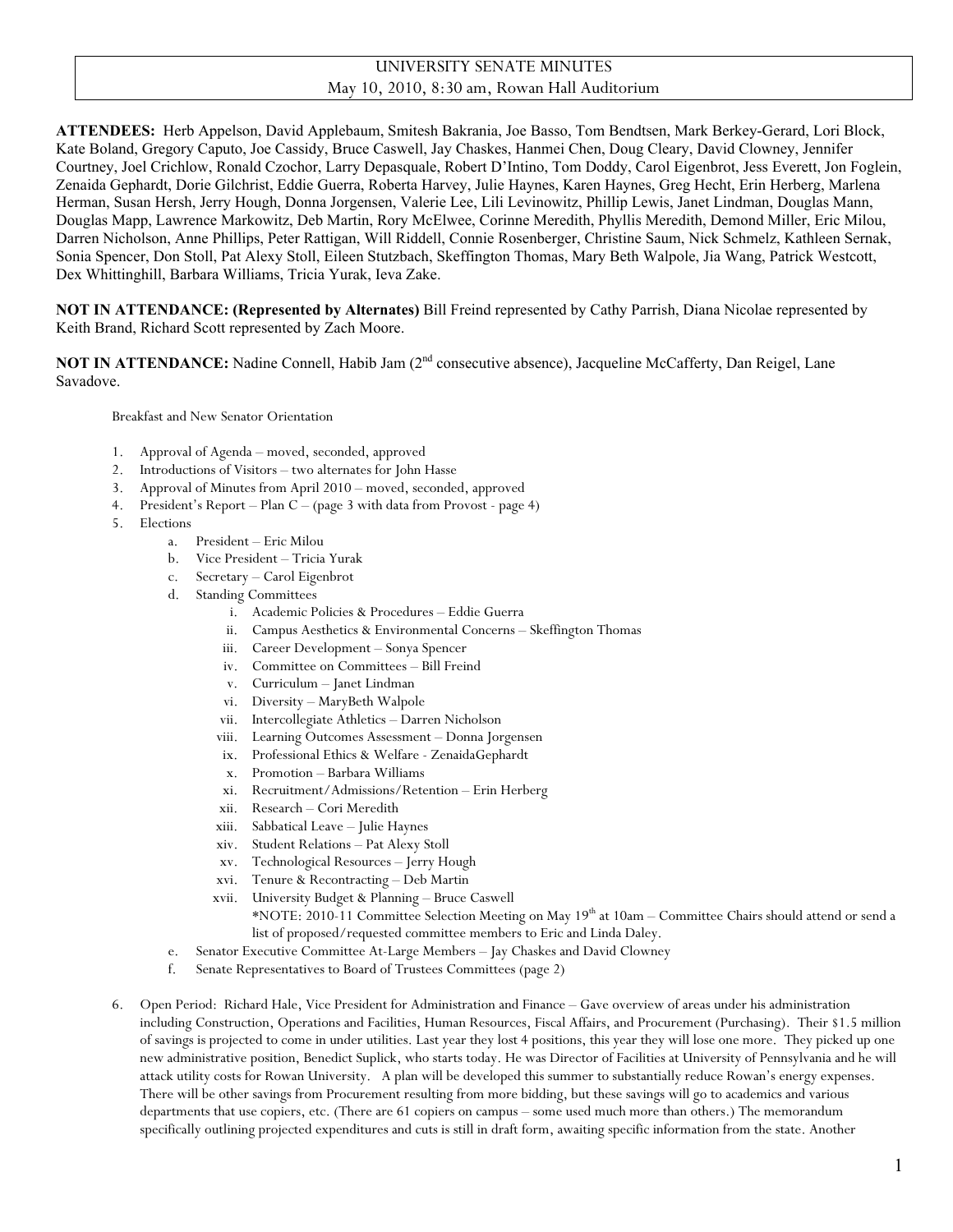\$80,000 will be saved by a 60 day wait to fill positions that become vacant. Also plan to limit overtime to \$350,000 this year which may mean that some services are delayed. Monetizing assets is also planned including increasing the effectiveness of the Co-Gen plant which now runs at only 75% efficiency. Proposing to cut budget for Supplies and Tools by 5%. There is a possibility to monetize the West Campus by using that property for a solar and/or wind farm.

#### **LUNCH at 11:30am to 12**

**President Farish -** President Farish - Meeting with Governor this AM – more autonomy for state colleges. Tuition cap perhaps being raised. The Democrats had a press conference saying they are proposing their own budget with the millionaires tax included. Education could get some of this.

We are interviewing medical school dean's candidate today – three candidates being interviewed in all, all highly qualified candidates. To open doors in fall 2012 is still the goal. Candidates believe this is possible. We need to be on the list by fall 2011 for students to apply to. Cooper has 200 resident slots paid for by the federal government. Cooper has funded more resident positions from their own funds. Governor may fund more of these slots. There is concern that revenue for medical school should not to be a drain on our current/regular Rowan programming. Don't want a negative cash flow. Candidates have ideas – physicians' assistant, continuing medical education. After Board of Trustees sees the agreement then Rowan Senate can see it.

- 7. Standing Committees & Task Forces
	- a. Academic Policies & Procedures: Resolution to Revise the Course Withdrawal System Policy, Course Withdrawal Forms, Late Registration Policy, and Late Registration Forum  $-2<sup>nd</sup>$  reading. (pages 5-10) Resolution moved, seconded and passed with friendly amendment from math department to add wording encouraging student to seek academic advising before withdrawing from a course.
	- b. Curriculum Committee Report (pages 11-14) Fourteen Process C curriculum changes were each moved, seconded and approved, including a new Baccalaureate Certification Program in School Nursing, a BS in Planning from the Geography Department, a new Geography Sequence A: LS/HSS, and Women's and Gender Studies: LS/HSS changing from an A sequence to a B sequence.
	- c. Budget and Planning Committee Update Committee has met with Vice Presidents Carmen Jordan Cox and Rick Hale to discuss budgets for Student Affairs and Administration & Finance. Resolution to Form a Standing Faculty/Administration/Professional Staff Committee to Review All New Hiring Activities. Motion made, seconded and passed. (pages 15-17)
- 8. End of Year Committee Reports
	- a. Standing Committees
	- b. All University Committees
	- c. Ad-Hoc Committees
- 9. New Business Health Services available to students apparently is not available to faculty and staff. If you go to the Health Center with an injury you are referred to a site in downtown Glassboro. From Eric – how do we accept medical school into University Senate? They are worried about losing their curriculum. Basic science faculty want to be represented in Senate – Eric has said yes, 15-1 ratio, but not for the clinical faculty. How will we change our constitution next year to include the medical school?
- 10. Adjournment 1:55PM

| 11BoT Committee                    | <b>Senate Representative</b>       |  |  |
|------------------------------------|------------------------------------|--|--|
| 12.<br>13.<br>13.                  | Senate Curriculum Chair            |  |  |
|                                    | Senate APP Chair                   |  |  |
| 14Student Affairs                  | Senate Student Relations Chair     |  |  |
| 15Budget and Finance               | University Budget & Planning Chair |  |  |
| 16Facilities                       | Skeffington Thomas                 |  |  |
| 17 <sub>Audio</sub>                | Hanmei Chen                        |  |  |
| 18University Advancement/Relations | Lori Block                         |  |  |
|                                    |                                    |  |  |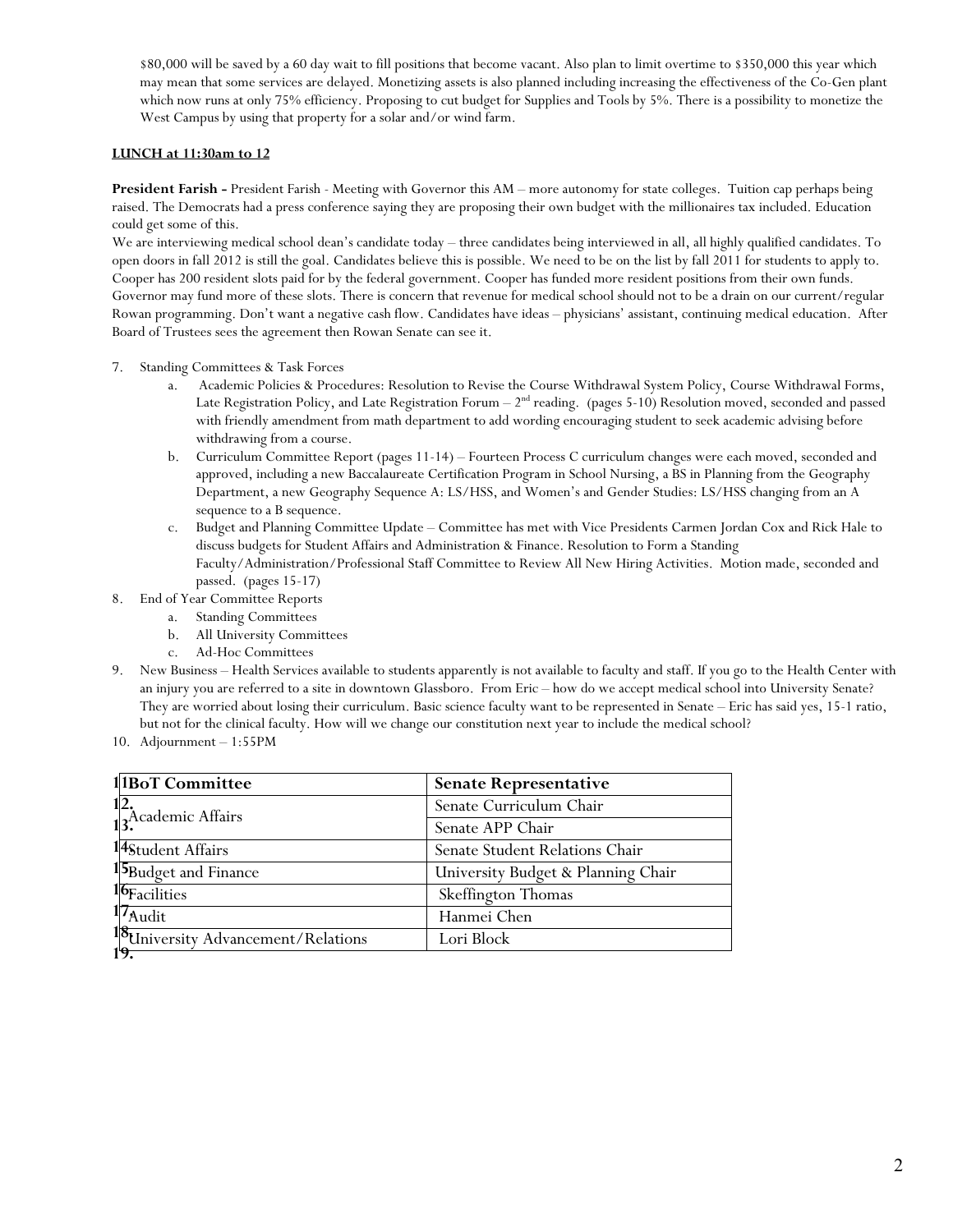#### **BUDGET CUTTING PLAN C - DETAILS**

- Academic Affairs Plans
- Plan A: Super Chairs & Adjusted Load cuts
- Plan B: 35% reassigned time cut as decided by departments
- Plan C: 20% reassigned time cut as decided by departments
- Plan C details
	- 1. Reduce Release Time = 1.3 million savings
		- O Departments reduce release time by  $20\% = 15.3$  FTE = \$440,640. No monies will be returned to the department.
		- CGCE profits may be used as stipends or release time. CGCE funds may be used for administrative release time (limit of 3sh administrative release time per semester per department) or adjusted load release time (no limit on adjusted load release time for CGCE funds).
		- Additional savings is elimination of 15 unfilled lines = \$865,000
- Additional details
	- 2. Summer Release time  $=$  \$125,000 savings
		- In summer, chairpersons will be compensated for 3 sh per chairperson from the general fund. The other 3 sh compensation may be covered by CGCE funds. Savings:  $35 \times 3sh \times 1,200$  hour =  $125,000$
	- 3. Delay hiring of Associate Provost for Enrollment Management = \$160,000 savings

4. Dedicate Administration CGCE profits (1.75 million) for departments with limited CGCE funds and to deficit reduction

- Notes
- Item 4 is a one year solution only and buys us time to dedicate AY10-11 to putting together a task force to find a long term solution. Task force will convene ASAP to develop a five-year plan to become self-supporting through the revenue-sharing model.
- The administration and the AFT will continue in negotiations on the agreements pertaining to these matters.
- Feedback regarding this proposal and willingness to serve on the task force can be submitted to the AFT leadership, Senate leadership, directly to the Provost and/or posted on the Rowan Community Forum blog site http://confluence.rowan.edu/display/TC
- Open Forum
- CGCE Revenue Distribution (summer school, graduate school, and continuing education) is set for AY10-11, but task force could recommend changes for AY11-12 (such as a pool set aside for adjusted load).
- Deans & Provost will submit annual reports on their use of their CGCE revenues (1.75 million).

Provost is not really looking for a "cut." He wants faculty to be compensated for extra duties by stipend and have more time in the classroom. Provost is definitely open for a change after this coming year about how this money is split up.

Reminder was given to attend the one day Retreat on Professional Expectations sponsored by the Faculty Center for Excellence in Teaching and Learning, the University Senate, and the AFT, on Tuesday, May  $18<sup>th</sup>$  in the Eynon Ballroom, 8:30AM to 3:30 PM. This should be helpful in preparation for departments' annual review of tenure/recontracting and promotion documents. Retreat will focus on cross-department and cross college discussions to affirm and clearly articulate our values in the areas of teaching, research, and service. Lunchtime speaker is Dr. KerryAnn O'Meara, an associate professor in the Department of Higher Education at the University of Maryland. RSVP is requested by May 12<sup>th</sup>.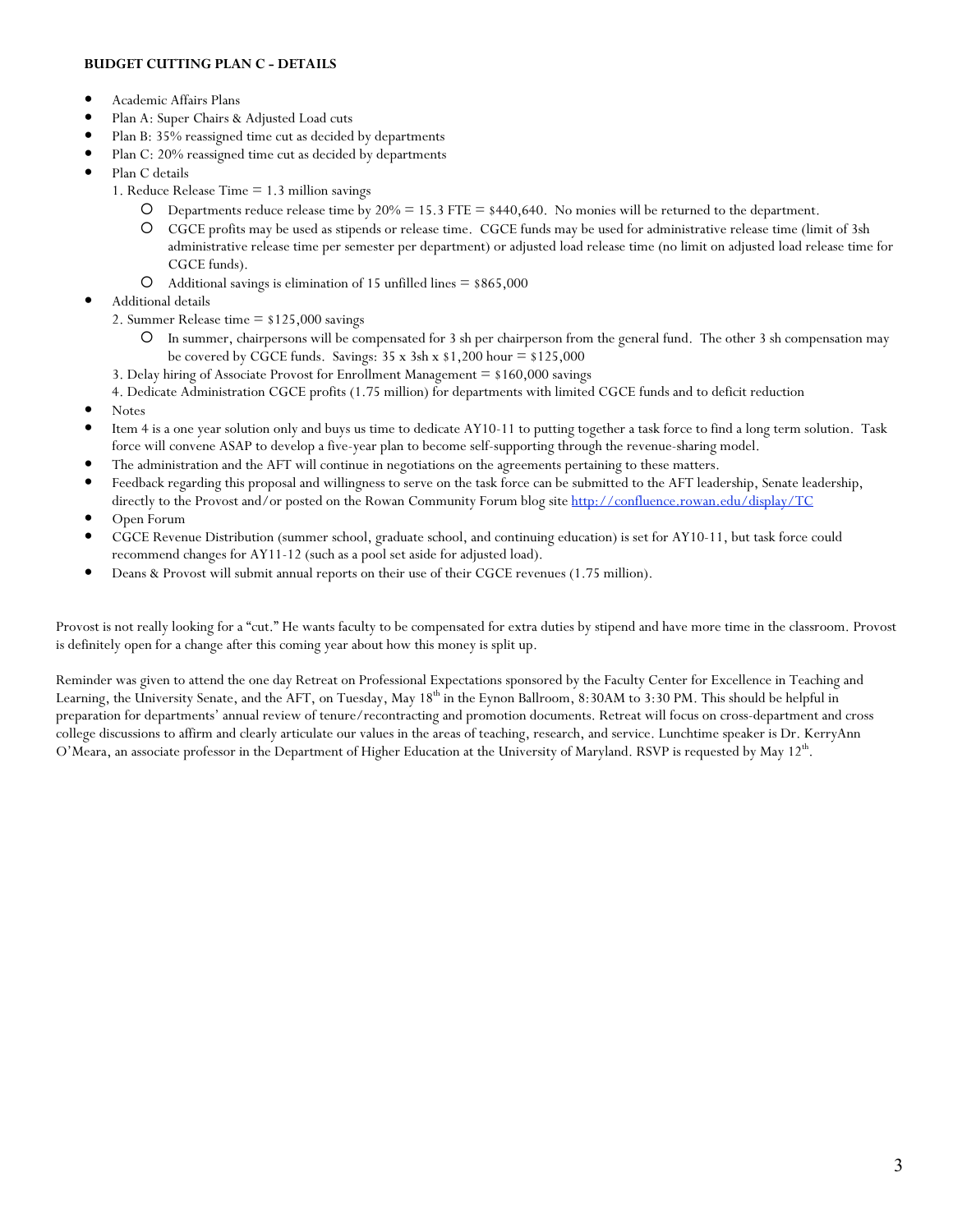|              |      | FT/Fac        | Avail   |        | Reassign | Reassign | Adjusted |         | New                    | Total            | Sab     | Sick             | <b>FT</b><br>Fac |                                                                       |
|--------------|------|---------------|---------|--------|----------|----------|----------|---------|------------------------|------------------|---------|------------------|------------------|-----------------------------------------------------------------------|
|              |      | <b>Budget</b> | Faculty | Chairs | (N/T)    | Tch      | Load     | Grants  | Faculty<br>Prof<br>Dev | Reassign<br>Time | Lv/     | Lv<br><b>LOA</b> | Avail;           |                                                                       |
|              | 2007 | 34.0          | 36.8    | 1.5    | 2.5      | 0.3      | 7.5      | 0.0     | 0.3                    | 12.0             | 0.0     | 0.0              | 25.0             | Accred-1.5/Honors .5/MBA Dir .25/Assur of Lrng .25                    |
| <b>Bus</b>   | 2008 | 34.0          | 37.5    | 1.5    | 1.5      | 0.3      | 7.3      | $0.0\,$ | 0.3                    | 10.8             | $0.0\,$ | 0.0              | 23.5             | reduced Accred by 1 FTE/Hamilton on LOA                               |
|              | 2009 | 37.0          | 39.5    | 1.5    | 0.3      | 0.0      | 6.3      | 0.0     | 1.0                    | 9.0              | 1.0     | 2.0              | 27.5             | Accred paid on special assignment<br>Only .25 for Honors<br>contracts |
|              |      |               |         |        |          |          |          |         |                        |                  |         |                  |                  | Adj Ld deduction due to Sab/Med Lv/LOA                                |
|              | 2007 | 45.0          | 60.8    | 2.5    | 2.0      | 0.0      | 6.8      | 0.0     | 0.5                    | 11.8             | 0.0     | 0.0              | 49.0             |                                                                       |
| Comm         | 2008 | 48.0          | 65.0    | 2.3    | 2.3      | 0.0      | 7.3      | $0.0\,$ | $0.8\,$                | 12.5             | 1.0     | 0.3              | 51.3             | Johnson Dir Faculty Ctr 1 FTE/Gruppenhoff AFT-reduced in 2009         |
|              | 2009 | 44.0          | 63.5    | 2.5    | 0.8      | 0.3      | 5.8      | 0.0     | 1.5                    | 10.8             | 1.0     | 1.5              | 50.3             | CS reduced .5 / WA reduced .5/RTVF reduced .5 -                       |
|              | 2007 | 146.0         | 176.8   | 7.5    | 5.2      | 4.0      | 23.0     | 2.5     | 1.8                    | 44.0             | 7.0     | 1.0              | 128.8            |                                                                       |
| LAS          | 2008 | 148.0         | 175.5   | 7.7    | 5.4      | 3.3      | 24.1     | 1.2     | 1.5                    | 43.2             | 10.0    | 0.0              | 122.3            |                                                                       |
|              | 2009 | 146.0         | 173.2   | 7.0    | 9.0      | 0.0      | 21.5     | 1.4     | 2.0                    | 40.9             | 11.0    | 2.8              | 118.5            |                                                                       |
|              |      |               |         |        |          |          |          |         |                        |                  |         |                  |                  |                                                                       |
|              | 2007 | 72.3          | 84.6    | 3.5    | 2.2      | 1.0      | 7.1      | 0.0     | 3.3                    | 17.0             | 1.0     | 2.5              | 65.1             |                                                                       |
| $\mathbb{E}$ | 2008 | 66.3          | 81.3    | 3.4    | 4.0      | 1.0      | 8.1      | 0.3     | 0.8                    | 17.5             | 0.0     | 0.0              | 63.7             |                                                                       |
|              | 2009 | 53.3          | 78.8    | 2.5    | 3.2      | 1.8      | 4.0      | 0.0     | 0.0                    | 11.4             | 0.0     | 1.0              | 66.3             | adj load reduction due to full time terminations - 13 less from 08    |
|              | 2007 | 39.0          | 45.0    | 1.5    | 1.9      | 0.5      | 2.2      | 0.0     | 1.8                    | 7.8              | 1.0     | 0.0              | 36.7             |                                                                       |
| FPA          | 2008 | 39.0          | 43.3    | 2.0    | 0.9      | 0.8      | 2.0      | 0.0     | 1.0                    | 6.7              | 0.0     | 0.0              | 36.6             |                                                                       |
|              | 2009 | 37.0          | 40.0    | 1.5    | 2.8      | 0.0      | $0.2\,$  | $0.0\,$ | 0.5                    | 5.0              | 1.0     | 2.0              | 32.0             | reduced adjusted load in 2009                                         |
|              |      |               |         |        |          |          |          |         |                        |                  |         |                  |                  |                                                                       |
|              | 2007 | 32.0          | 32.8    | 2.0    | 1.5      | 0.0      | 7.0      | 0.0     | 0.0                    | 10.5             | 4.0     | 1.0              | 18.7             | adj ld was built into teaching loads/3 crs per faculty                |
| Eng          | 2008 | 32.0          | 33.0    | 1.0    | 1.8      | 0.0      | 7.8      | 1.0     | 0.5                    | 12.1             | 1.0     | 0.0              | 27.8             | corrected adjusted load fte deducting sabbaticals                     |
|              | 2009 | 31.0          | 32.0    | 1.0    | $1.0\,$  | 0.0      | 6.8      | 1.0     | 0.3                    | 10.1             | 3.0     | 1.0              | 25.8             | Grant NASA buyout for Schmazel                                        |
|              |      |               |         |        |          |          |          |         |                        |                  |         |                  |                  |                                                                       |
|              | 2007 | 368.3         | 436.6   | 18.5   | 15.2     | 5.7      | 53.5     | 2.5     | 7.6                    | 103.0            | 13.0    | 4.5              | 323.3            |                                                                       |
| Total        | 2008 | 367.3         | 435.5   | 17.8   | 15.8     | 5.4      | 56.5     | 2.4     | 4.8                    | 102.7            | 14.0    | 1.5              | 325.1            |                                                                       |
|              | 2009 | 348.3         | 426.9   | 16.0   | 17.0     | 2.0      | 44.5     | 1.4     | 5.3                    | 87.1             | 17.0    | 10.3             | 320.3            |                                                                       |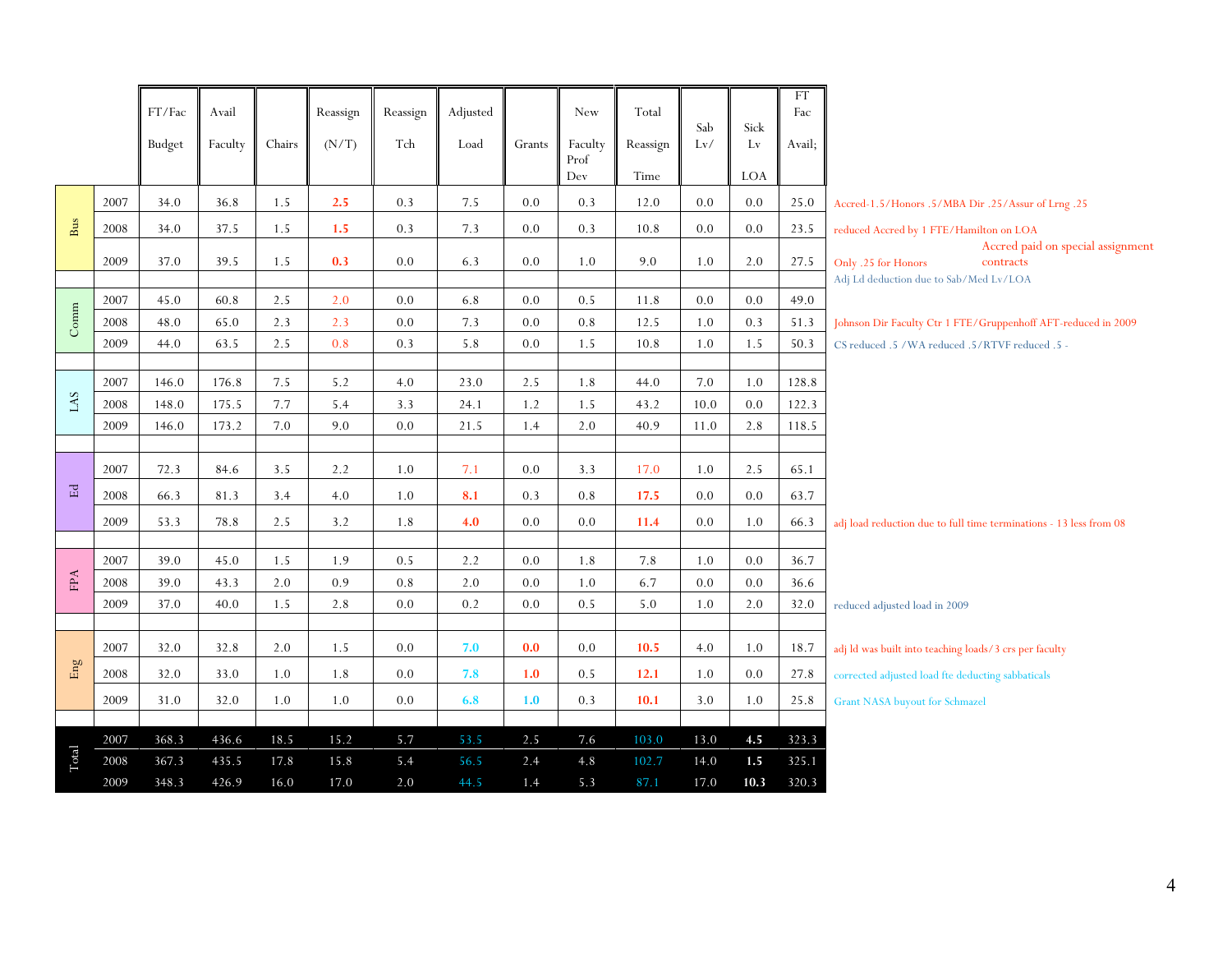# **ACADEMIC POLICIES AND PROCEDURES COMMITTEE**

# **Resolution to Revise the Course Withdrawal System Policy, Course Withdrawal Forms, Late Registration Policy, and Late Registration Form**

WHEREAS, multiple forms are currently used for dropping and withdrawing from courses at different points in the semester;

WHEREAS, the current versions of these forms are not consistent with and not clearly distinguished from each other; WHEREAS, incorrect versions of these forms are frequently used by students and staff members, sometimes resulting in drops that should have been withdrawals;

AND WHEREAS, inconsistent and overlapping policy terminology sometimes makes it difficult to understand which process is which;

THEREFORE BE IT RESOLVED,

That the form used to drop or add courses after the Drop/Add period (Late Registration Form, also known as the Hardship Form) and the forms used for withdrawal from courses during the semester (Course Withdrawal Forms A and B) be revised as shown in the attached versions;

AND BE IT FURTHER RESOLVED,

That the Course Withdrawal System and Late Registration policies be combined, updated, and clarified as shown in the attached version.

### **Context**

The Academic Policies and Procedures Committee recently learned that the form called "To Add a Course after the Drop/Add Period" (nicknamed the "hardship form") was sometimes being used for withdrawals during the last four weeks of the semester. Because the form identifies the action as a drop, this resulted in the course being removed from the student's transcript, which is not what should happen at that point in the semester. The Associate Provost made an immediate policy change so that 1) the "hardship form" no longer includes the drop function and 2) the Registrar's Office will only process withdrawals requested through the appropriate withdrawal forms after the drop/add period.

Further investigation of this situation revealed a great deal of confusion because of variations and inconsistencies in the forms, suggesting that a revision of the entire process would be helpful.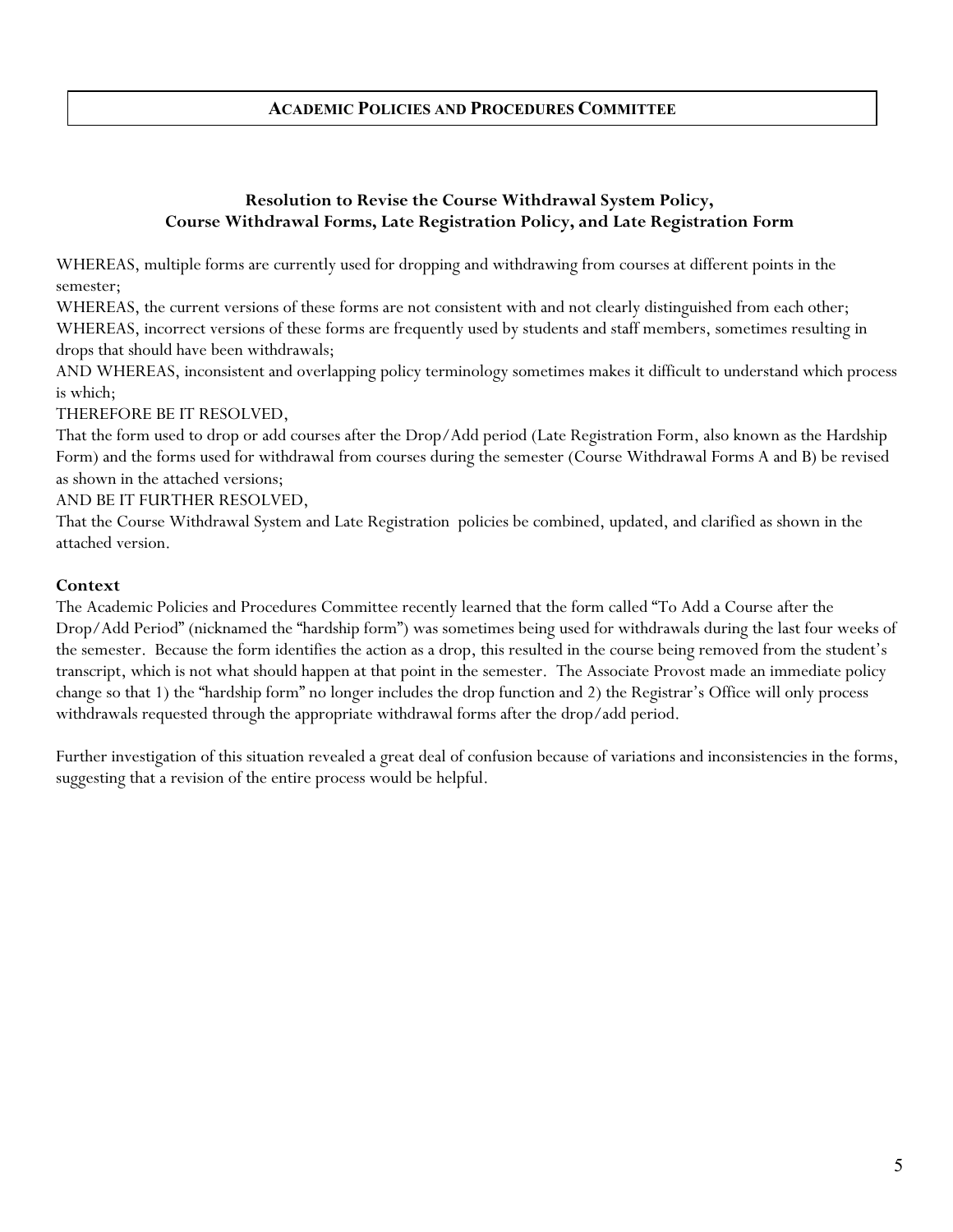# **Overview of Changes**

Key changes are described below. There are no substantive changes to the process or the policy; the revisions are mainly clarifications and updates.

# Add/Drop Request Form:

Both late adds and late drops are subject to the same approvals. Separate forms must be submitted for each add or drop. (This might be a nuisance if the student is just switching sections, but too many problems are introduced if we assume this is the normal situation.)

The period during which this form is accepted by the Registrar is limited to two weeks.

## Withdrawal Request Form:

All withdrawals are processed with the same form. The form is designed to clarify the specific time periods, outcomes, and forms of approval required for each one. The changes make clear that the hurdle is higher each time and that hardship withdrawals are not guaranteed.

## Policy:

In both the form and the policy, we have given descriptive names to the types of withdrawal (Withdrawal, Late Withdrawal, and Hardship Withdrawal). The Late Registration Policy, which applies to adding courses after Drop/Add, has been incorporated into the Course Withdrawal System Policy, and the entire policy has been renamed Change of Registration Policy.

# **Implementation Notes**

The following recommendations should be considered in implementing this policy:

- Deadlines should be clearly and prominently announced on the Registrar's website and every effort should be made by academic departments to disseminate this information to faculty and students.
- The deadlines for withdrawal from courses are based on a typical 15-week semester. Currently the deadlines for withdrawals from summer or CPCE courses, which run on shorter timeframes, are derived by estimating a pro-rated time period based on the 15-week standard. Specific deadlines and corresponding versions of the change of registration forms should be developed for summer and CPCE courses.
- The two-week limit on processing of late drop/add requests means that advisors, faculty, and staff need to ensure that students are assisted in a timely fashion. For example, students dropped from classes because of financial aid problems sometimes must spend days resolving their financial aid issues and reinstating their courses.
- The two-week limit should extend through the Tuesday of the second week after Drop/Add in order to accommodate changes of registration involving classes meeting only on Mondays.
- The Registrar should develop a process for storing drop/add and withdrawal requests and associated documentation for a reasonable period of time. Approvals should be audited periodically by the Provost's Office to ensure that the policy is being consistently and fairly applied across the University.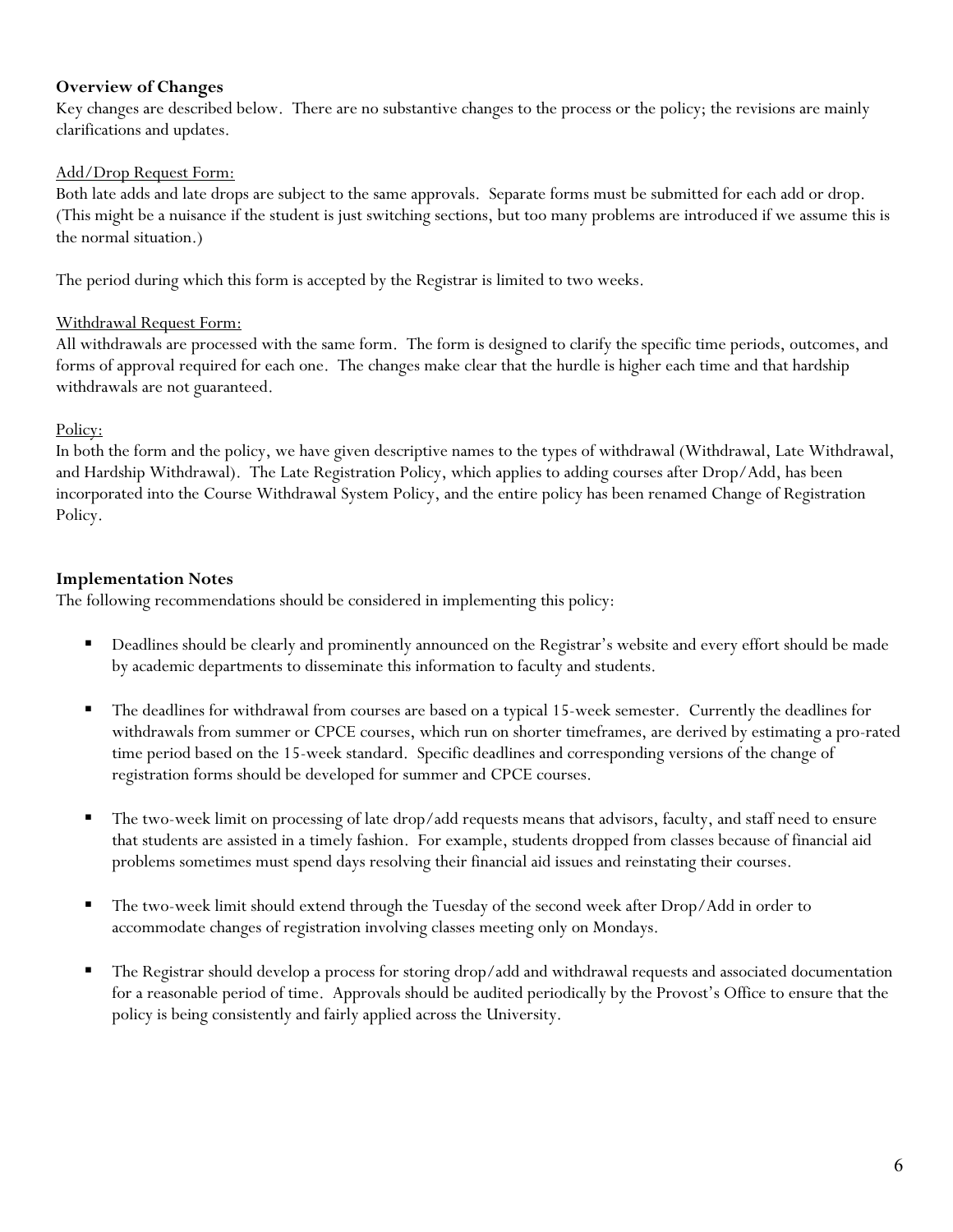#### **ROWAN UNIVERSITY STUDENT REQUEST TO WITHDRAW FROM A COURSE**

Conditions governing each type of withdrawal are specified in the Course Withdrawal Policy, available in the Student Information Guide and on the Provost's Policies and Procedures website. You remain financially responsible for a course even if you withdraw. Deadlines are posted on the Registrar's website. It is your responsibility to obtain the required signatures and submit this form to the Registrar by the deadline. **Please note that the Chairperson and Dean are those of the Department and College where the course you are withdrawing from is housed.**

| Last name    | First name            |         |
|--------------|-----------------------|---------|
| Rowan ID     | Major                 |         |
| <b>CRN</b>   | Course number         | Section |
| Course title | Semester/Part of Term |         |

**WITHDRAWAL** (withdrawal from course after Drop/Add and before mid-Semester/Term): A W will be assigned to this course on your transcript if this form is submitted to the Registrar by the posted deadline.

| Reason for withdrawal (optional) |  |
|----------------------------------|--|
| Student signature and date       |  |
| Date of last attendance          |  |
| Professor signature and date     |  |

**LATE WITHDRAWAL** (withdrawal from course after mid-Semester/Term and before the last four weeks of the Semester/Term): A WP or WF, as indicated by your professor, will be assigned to this course on your transcript if your request is approved and this form is submitted to the Registrar by the posted deadline.

| Reason for withdrawal (required)          |           |    |
|-------------------------------------------|-----------|----|
| Student signature and date                |           |    |
| Date of last attendance                   | <b>WP</b> | WF |
| Professor signature and date              |           |    |
| Department Chairperson signature and date |           |    |

**HARDSHIP WITHDRAWAL** (withdrawal during the last four weeks of the Semester/Term): A WP or WF, as indicated by your professor, will be assigned to this course on your transcript if your request is approved and this form is submitted to the Registrar by the posted deadline. Please note that Hardship Withdrawals are approved only for rare and compelling circumstances and that documentation is required. **Documentation must remain attached through the approval process.** 

| Reason for withdrawal (required and must be accompanied<br>by documentation) |           |    |
|------------------------------------------------------------------------------|-----------|----|
| Student signature and date                                                   |           |    |
| Date of last attendance                                                      | <b>WP</b> | WF |
| Professor signature and date                                                 |           |    |
| Department Chairperson signature and date                                    |           |    |
| Dean/Dean Designee signature and date                                        |           |    |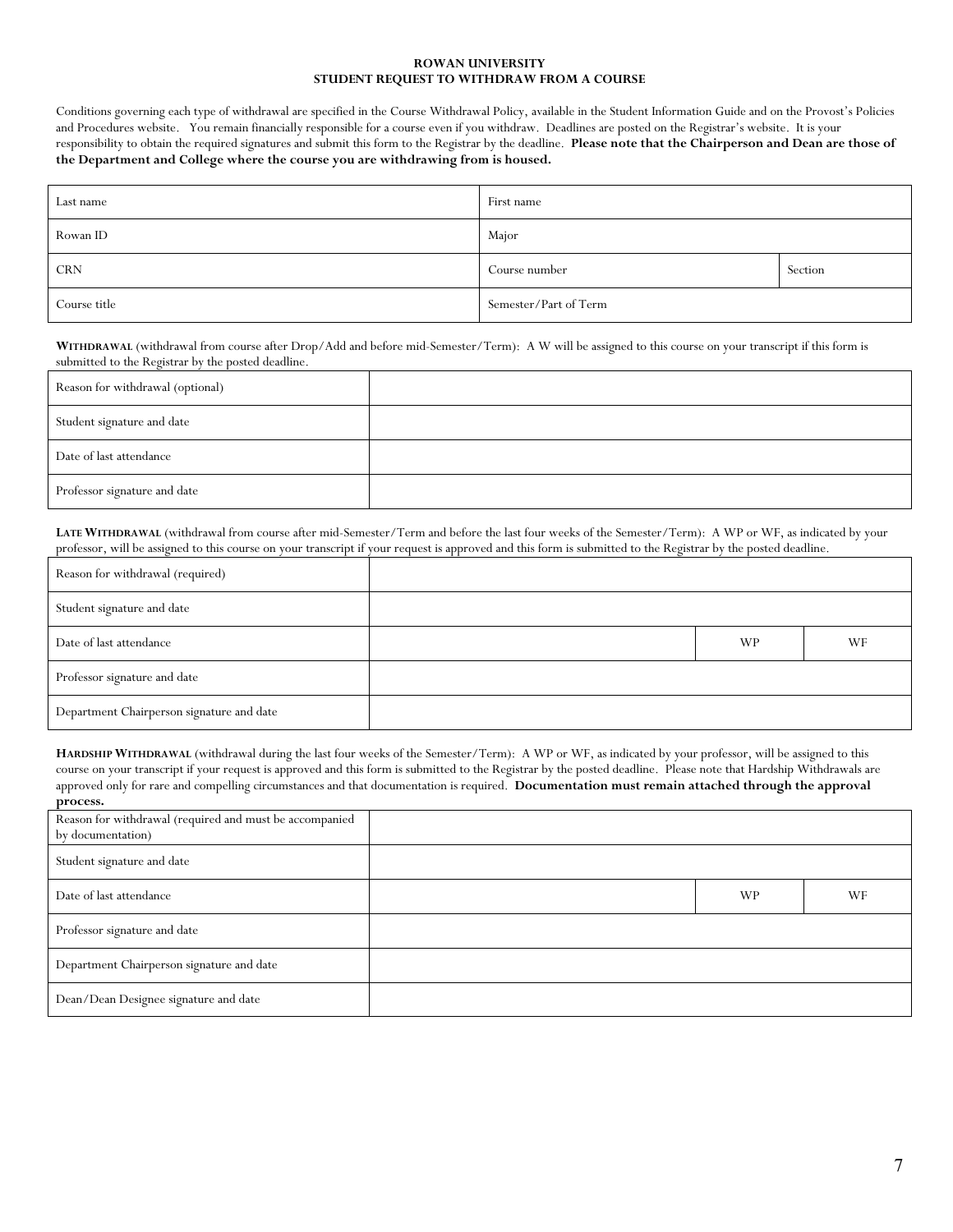#### **ROWAN UNIVERSITY STUDENT REQUEST TO DROP OR ADD A COURSE AFTER THE DROP/ADD PERIOD**

#### **This form will be processed by the Registrar's Office for up to two weeks after the end of the Drop/Add Period**. Deadlines are posted on the

Registrar's website. After this date, changes of registration can only be processed through a request to withdraw. It is your responsibility to obtain the required signatures and submit this form to the Registrar by the deadline.

| Last name                                                                                    | First name    |     |         |  |  |  |
|----------------------------------------------------------------------------------------------|---------------|-----|---------|--|--|--|
| Rowan ID                                                                                     | Major         |     |         |  |  |  |
| Semester/Part of Term                                                                        |               |     |         |  |  |  |
| <b>COURSE TO BE ADDED OR DROPPED</b><br>(A separate form must be used for each Add or Drop.) |               |     |         |  |  |  |
| <b>CRN</b>                                                                                   | Course number |     | Section |  |  |  |
| Course title                                                                                 | <b>DROP</b>   | ADD |         |  |  |  |

**REASON FOR LATE DROP/ADD**: In order for this request to be considered, you **must specify circumstances** that prevented you from enrolling for the course during one of the normal registration periods and **must provide documentation** (faculty/staff note, physician's note, etc.) which substantiate the circumstances of the request.

The following circumstances are recognized as acceptable reasons for requesting to add or drop a Rowan University course after all registration periods have expired. Exceptions for situations not noted below are made only in the case of rare and compelling circumstances. If your situation does not involve such circumstances, you must submit a *Student Request to Withdraw from a Course*. **Please check all that apply and attach appropriate documentation. Documentation must remain attached through the approval process.**

| Cancellation of courses due to delay in approval of financial aid | Personal issue (death of family member or loved one, serious illness or<br>accident, etc.) |
|-------------------------------------------------------------------|--------------------------------------------------------------------------------------------|
| Documented error by advisor, faculty member, or staff member      | Military service                                                                           |
| Other (please describe):                                          |                                                                                            |

#### **REQUIRED SIGNATURES**: **Please note that the Chairperson and Dean are those of the Department and College where the course is housed.** You have **5 working days** from the date the Registrar signs this form to obtain the Bursar's signature and Final Approval to Drop/Add from the Registrar. Forms not completed within 5 working days will become void.

| Student signature and date                                   |                                       |
|--------------------------------------------------------------|---------------------------------------|
| Professor signature and date                                 |                                       |
| Student has not attended any classes in this course.         | Student has attended regularly since: |
| Department Chairperson signature and date                    |                                       |
| Dean/Dean Designee signature and date                        |                                       |
| Registrar signature and date                                 |                                       |
| Bursar signature and date                                    |                                       |
| Registrar signature and date<br>(Final Approval to Drop/Add) |                                       |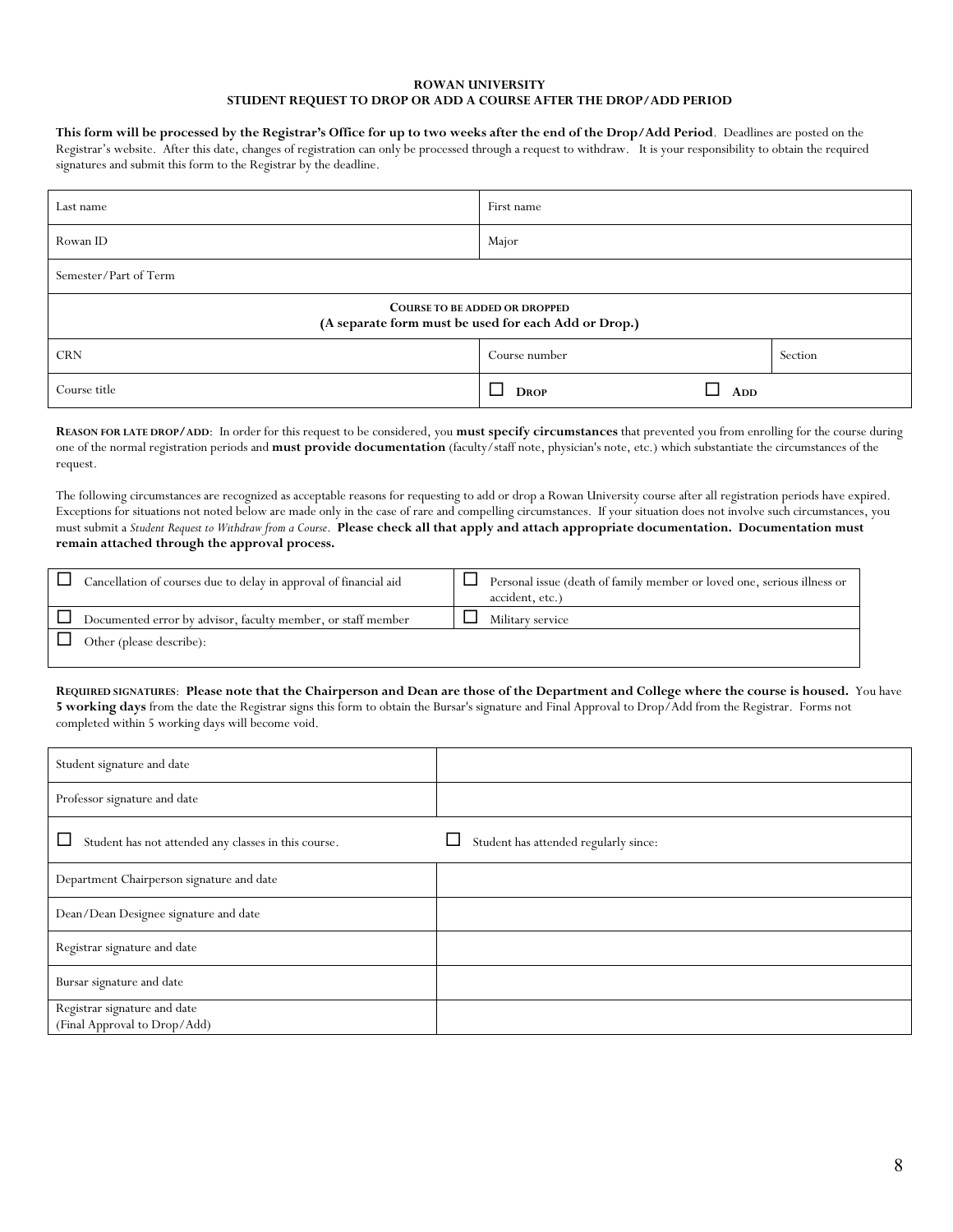# **Change of Registration Policy**

The following policy explains guidelines and procedures governing the following changes of registration:

- Adding a course after the Drop/Add Period
- **Dropping a course**
- Withdrawing from a course

This policy combines the previous Late Registration Policy (formerly the Hardship Registration Policy) and Course Withdrawal System Policy.

# **Adding a course after the Drop/Add Period**

In recognition of the fact that there are circumstances that students may face from time to time that prevent them from registering for courses during appropriate registration periods, including the Drop/Add period, Rowan University has adopted the following policy which specifies such circumstances.

Only the following circumstances are recognized as reasonable and acceptable reasons for requesting registration in a Rowan University course after all registration periods have expired. One or more of these circumstances or reasons must have prevented the student from registering during one of the normal registration periods:

- Cancellation of student's courses due to delay in approval of financial aid
- Personal issue (death of family member or loved one, serious illness or accident, etc.)
- Documented error by advisor, faculty member, or staff member
	- Military service

Exceptions to this policy may be made only in rare and compelling circumstances that are clearly beyond the control of the student.

In all cases, the student must provide documentation of the circumstances and obtain the signatures of the Professor, Department Chairperson, Dean, Bursar, and Registrar. Such requests should be submitted using the form entitled *Student Request to Drop or Add a Course After the Drop/Add Period*. Approved requests will be accepted by the Registrar's Office for up to two weeks after the end of the Drop/Add period.

# **Dropping a course**

Dropping a course results in the course being removed from the student's transcript entirely. The transcript will not record that the student was ever enrolled in the course.

Dropping a course during the Drop/Add period: Students may drop courses during the Drop/Add period through Banner. No forms or approvals are required. When students drop a course during the Drop/Add period, neither the course nor the drop will be recorded on the transcript. Students are not financially responsible for a course that is dropped.

Dropping a course after the Drop/Add period: In rare and compelling circumstances, students may need to drop a course after the Drop/Add period. These circumstances include situations where a student was unable to make changes to his/her registration in a timely fashion for one or more of the reasons cited above under "Adding a Course After the Drop/Add Period." In such cases, students may submit a *Student Request to Drop/Add a Course After the Drop/Add Period* (the same form that is used to add a course after Drop/Add). The student must provide documentation of the circumstances and obtain the signatures of the Professor, Department Chairperson, Dean, Bursar, and Registrar. When students drop a course through this process, neither the course nor the drop will be recorded on the transcript. Approved requests to drop a course after the Drop/Add period will be accepted by the Registrar for up to two weeks following the end of Drop/Add. This date is posted on the Registrar's website. After this date, changes of registration must be submitted as requests to withdraw.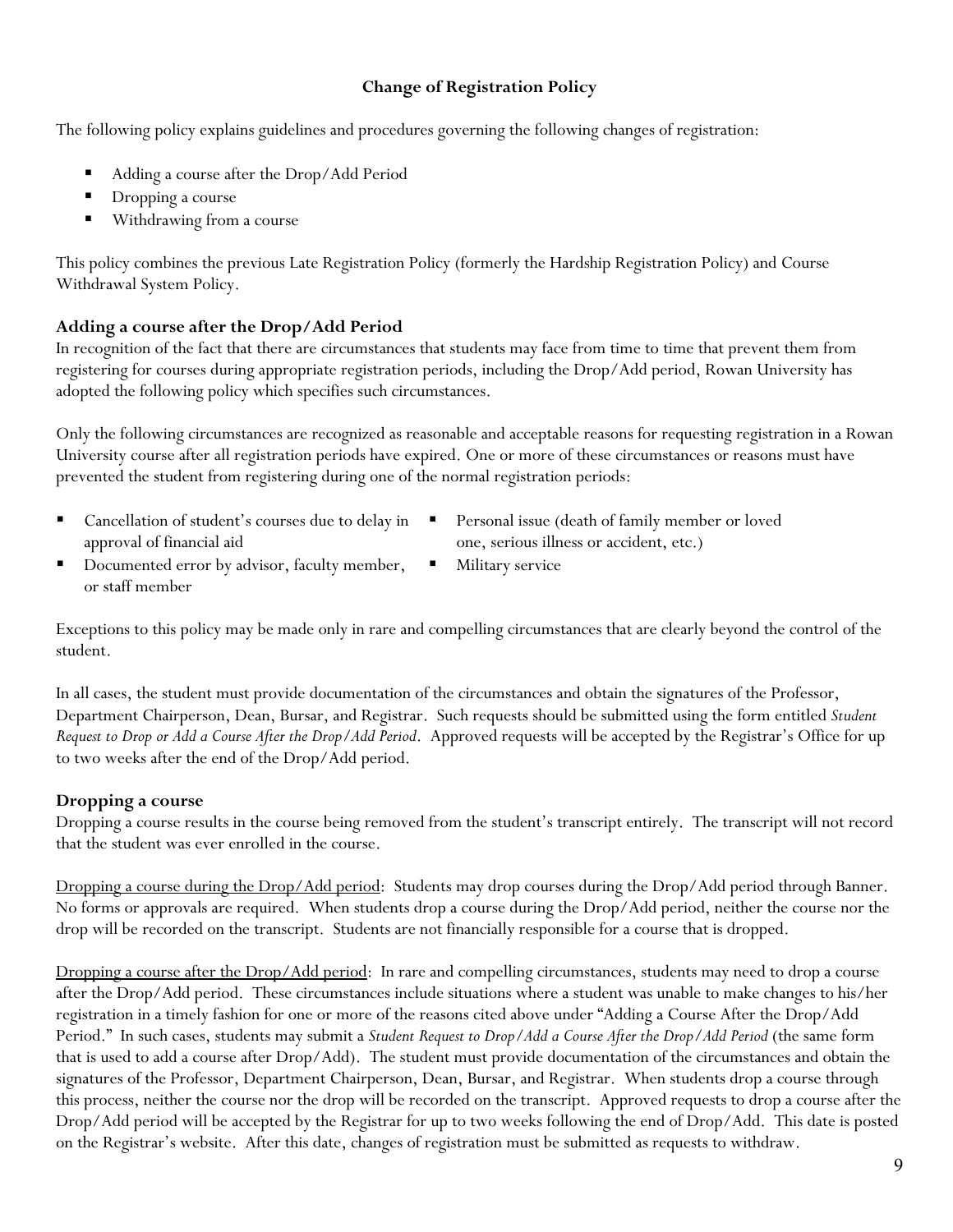## **Withdrawing from a course**

Registration in a given Rowan University course implies the student's obligation to complete its requirements. Provisions for withdrawal are made for special circumstances. Withdrawing from a course results in the student being assigned a W, WP, or WF. This is not a grade and does not affect GPA. However, the course and the notation of the withdrawal remain on the student's transcript and students remain financially responsible for courses from which they withdraw. Except in extreme circumstances when the Department Chairperson and the Dean of a particular college allow, students are not permitted to withdraw from the same course more than two (2) times. In all situations outlined in this policy, it is the student's responsibility to meet the appropriate deadlines and obtain the required signatures.

Withdrawal: To withdraw from a course between the Drop/Add period and mid-semester, students must submit a *Student Request to Withdraw from a Course*. The specific deadline for this form of withdrawal is posted on the Registrar's website. The reason for the request may be stated on the form and must be signed by both the student and the course professor, who must note the student's last date of attendance on the form. Upon receipt of the approved *Student Request to Withdraw from a Course*, the Registrar's Office will enter a W on the official transcript.

Late withdrawal: To withdraw after mid-semester but before the last four weeks of the semester, the same process as stated above under Withdrawal will prevail, except that the reason(s) for the request **must** be stated and approval must be obtained from the Professor and respective Department Chairperson. The specific deadline for this form of withdrawal is posted on the Registrar's website. The professor will indicate that the student is withdrawing with a passing grade (WP) or withdrawing with a failing grade (WF). The professor will also note the student's last date of attendance on the form. Upon receipt of the approved *Student Request to Withdraw from a Course*, the Registrar's Office will enter a WP or WF on the official transcript.

Hardship withdrawal: Withdrawals during the last four weeks of the semester are considered exceptional and may occur only with the approval of the Professor, Department Chairperson, and Dean. Documentation of the circumstances is required. Poor academic performance and excessive unexcused absences are **not** acceptable reasons for requesting a hardship withdrawal. The professor will indicate that the student is withdrawing with a passing grade (WP) or withdrawing with a failing grade (WF). Upon receipt of the approved *Student Request to Withdraw from a Course*, the Registrar's Office will enter a WP or WF on the official transcript.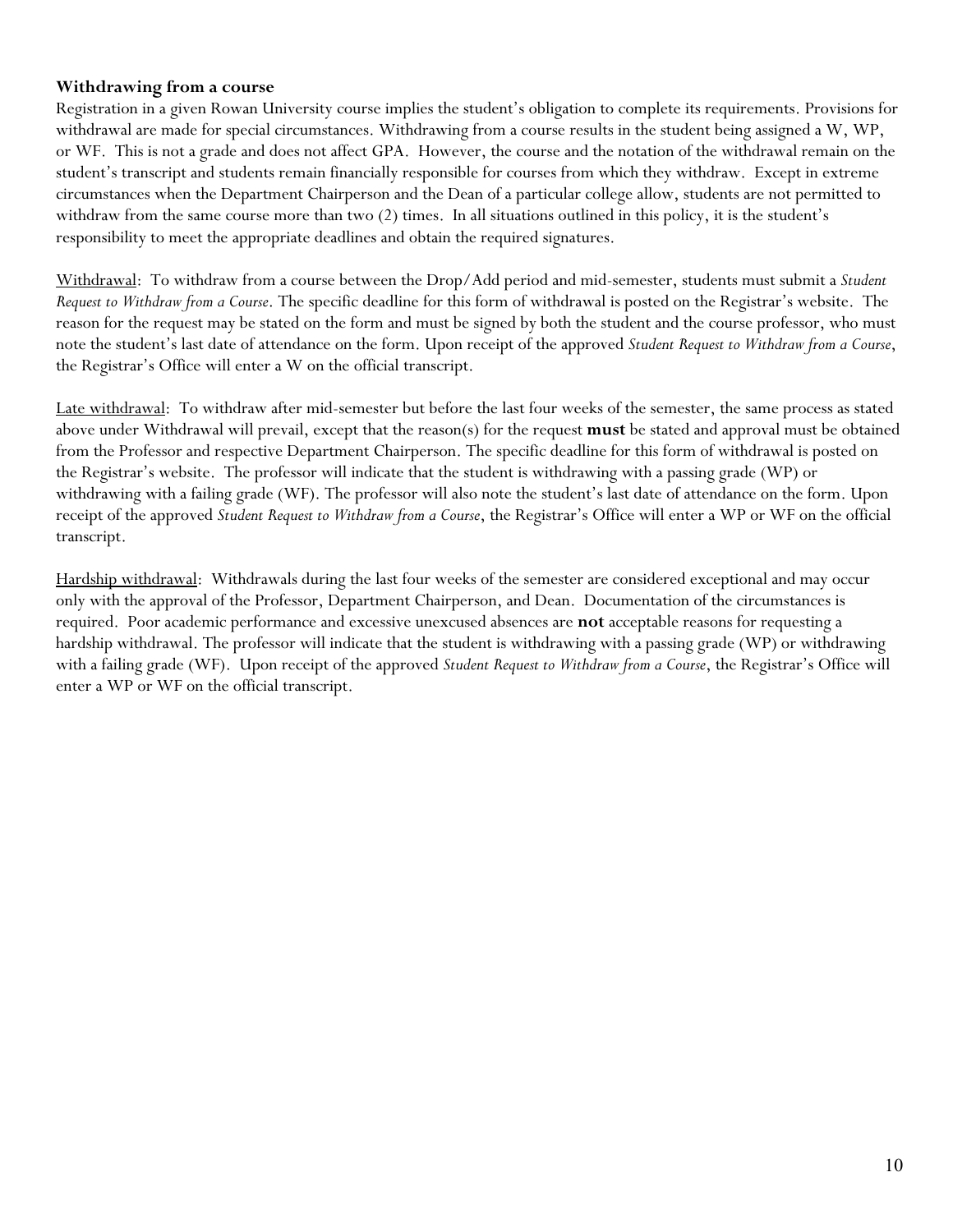# Report of the University Curriculum Committee May 7, 2010 Submitted by Janet Moore Lindman

#### **Process C**

| SCC#            | College           | <b>Title</b>                               | Department               |
|-----------------|-------------------|--------------------------------------------|--------------------------|
| $09 - 10 - 300$ | Education         | School Nursing - Baccalaureate             | Special Education        |
|                 |                   | Certification Program                      |                          |
| 09-10-311       | Education         | Counseling in Educational Settings         | Special Education        |
| 09-10-326       | Education         | COGS in Early Childhood Education,         | <b>Teacher Education</b> |
|                 |                   | $P-3$                                      |                          |
| $09 - 10 - 331$ | Education         | <b>ESL Certification Program</b>           | <b>Teacher Education</b> |
| 09-10-401       | Engineering       | Mechanical Engineering Program             | Mechanical Engineering   |
| 09-10-421       | Engineering       | COGS in Sustainable Engineering            | Chemical Engineering     |
| 09-10-427       | Engineering       | Concentration in Systems                   | Electrical/Computer      |
|                 |                   | Engineering                                | Engineering              |
| 09-10-508       | Fine & Performing | BM Jazz Studies: Educational               | Music                    |
|                 | Arts              | Specialization                             |                          |
| 09-10-616       | Liberal Arts &    | COGS in History                            | History                  |
|                 | Sciences          |                                            |                          |
| $09 - 10 - 713$ | Liberal Arts &    | <b>BS</b> in Planning                      | Geography/Anthropology   |
|                 | Sciences          |                                            |                          |
| 09-10-722       | Liberal Arts &    | Geography, Sequence A: LS/HSS              | Geography/Anthropology   |
|                 | Sciences          |                                            |                          |
| 09-10-726       | Liberal Arts &    | Applied Behavioral Analysis: Post          | Psychology               |
|                 | Sciences          | <b>Baccalaureate Certification Program</b> |                          |
| 09-10-807       | Liberal Arts &    | Statistics Design of Experiments I         | Mathematics              |
|                 | Sciences          |                                            |                          |
| 09-10-901       | Liberal Arts &    | Women's & Gender Studies: Liberal          | Interdisciplinary        |
|                 | Sciences          | <b>Studies Sequence Change</b>             |                          |

#### **Process B**

| SCC#        | College           | <b>Title</b>                        | Department        |
|-------------|-------------------|-------------------------------------|-------------------|
| $09-10-219$ | College of        | TV History and Appreciation, 1960s- | Radio/TV/Film     |
|             | Communication     | 1970s                               |                   |
| $09-10-513$ | Fine & Performing | History of Photography              | Art               |
|             | Arts              |                                     |                   |
| 09-10-839   | Liberal Arts &    | <b>Observatory Astronomy</b>        | Physics/Astronomy |
|             | Sciences          |                                     |                   |
| $09-10-840$ | Liberal Arts &    | Astronomy & Astrophysics            | Physics/Astronomy |
|             | Sciences          |                                     |                   |
| 09-10-859   | Liberal Arts &    | <b>Introductory Physics courses</b> | Physics/Astronomy |
|             | Sciences          |                                     |                   |

# **Process A**

| SCC#        | College         | <b>Title</b>                  | Department    |
|-------------|-----------------|-------------------------------|---------------|
| $09-10-102$ | <b>Business</b> | Research Methods in Marketing | Marketing/MIS |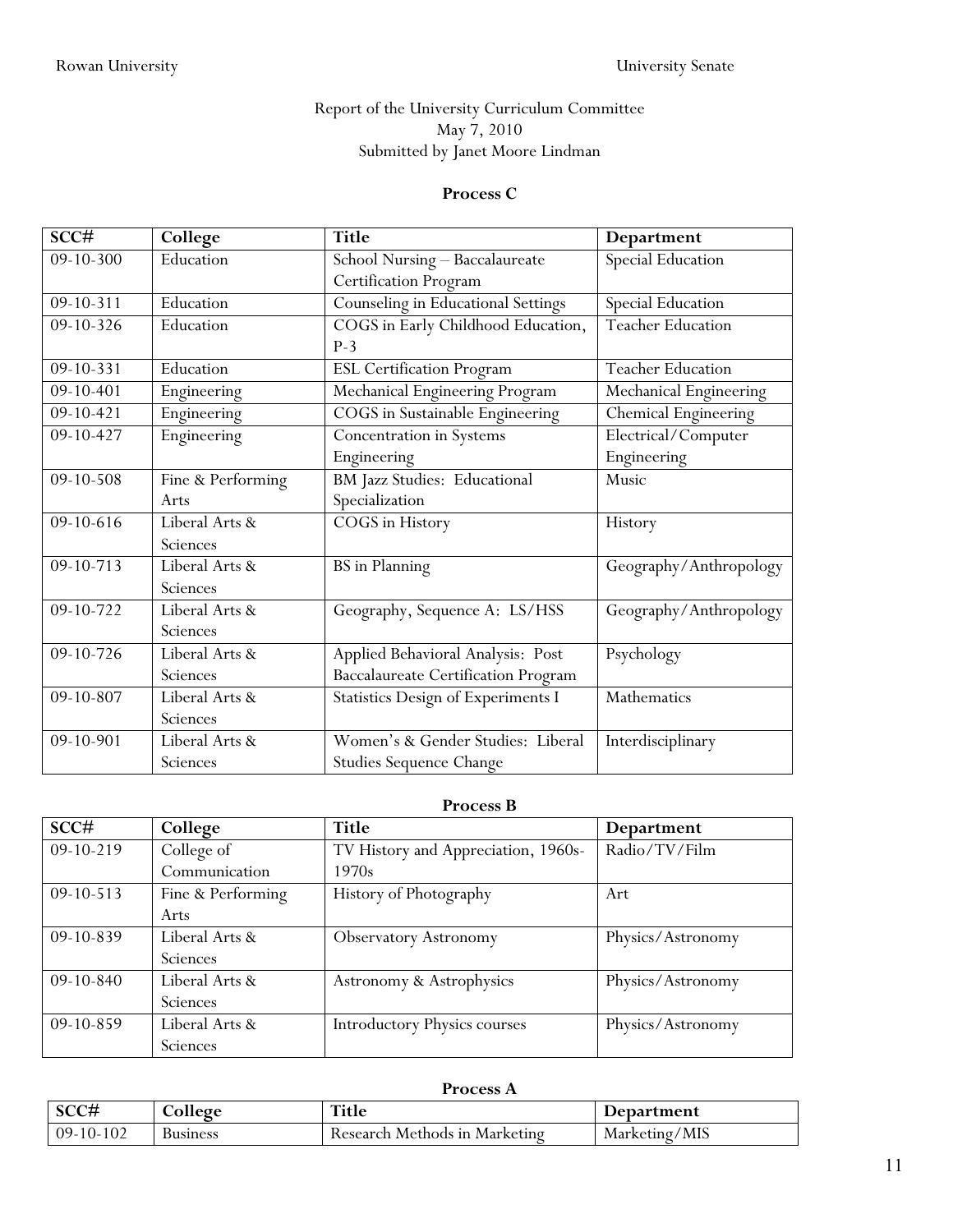| $09 - 10 - 104$ | <b>Business</b> | <b>Advanced Operations Management &amp;</b>                  | Management/Entrepreneu             |  |
|-----------------|-----------------|--------------------------------------------------------------|------------------------------------|--|
|                 |                 | Strategy                                                     | rship                              |  |
| 08-09-105       | <b>Business</b> | Management Information Systems                               | Marketing/MIS                      |  |
| 08-09-106       | <b>Business</b> | Marketing Minor                                              | Marketing/MIS                      |  |
| $09 - 10 - 107$ | <b>Business</b> | <b>Business Minor</b>                                        | Marketing/MIS                      |  |
| $09 - 10 - 108$ | <b>Business</b> | HR Management Electives                                      | Management/Entrepreneu<br>rship    |  |
| 09-10-202       | Communication   | Sports Journalism I                                          | Journalism                         |  |
| 09-10-203       | Communication   | Sports Journalism II                                         | Journalism                         |  |
| $09 - 10 - 211$ | Communication   | Visual Rhetoric & Multimodal<br>Communication                | <b>Writing Arts</b>                |  |
| $09 - 10 - 212$ | Communication   | The Internet and Writing Skills                              | Writing Arts                       |  |
| 09-10-217       | Communication   | <b>Constructing Health</b>                                   | <b>Communication Studies</b>       |  |
| $09 - 10 - 218$ | Communication   | Film Noir                                                    | Radio, TV, Film                    |  |
| 09-10-221       | Communication   | New Media Practicum                                          | Journalism                         |  |
| 09-10-222       | Communication   | <b>Evaluating Writing</b>                                    | <b>Writing Arts</b>                |  |
| 09-10-223       | Communication   | Internship I                                                 | Writing Arts                       |  |
| $09 - 10 - 224$ | Communication   | <b>Writing Arts Minor</b>                                    | <b>Writing Arts</b>                |  |
| 09-10-225       | Communication   | Internship II                                                | <b>Writing Arts</b>                |  |
| 09-10-226       | Communication   | Research Practicum in Writing Arts I                         | <b>Writing Arts</b>                |  |
| 09-10-227       | Communication   | Research Practicum in Writing Arts II                        | <b>Writing Arts</b>                |  |
| 09-10-228       | Communication   | Research Practicum in Writing Arts<br>III                    | <b>Writing Arts</b>                |  |
| 09-10-3100      | Education       | Promoting Effective Learning                                 | <b>Educational Leadership</b>      |  |
| 09-10-3101      | Education       | Collaborative Instruction in Inclusive                       | Special Education                  |  |
|                 |                 | Classrooms                                                   |                                    |  |
| 09-10-3102      | Education       | <b>Educational Assessment in Special</b><br>Education        | Special Education                  |  |
| 09-10-3103      | Education       | Curriculum, Instruction, Transition<br>in Special Education  | Special Education                  |  |
| 09-10-3104      | Education       | Clinical Internship In Teaching ESL                          | Special Education                  |  |
| 09-10-3105      | Education       | Assessing Students with Exceptional<br><b>Learning Needs</b> | Special Education                  |  |
| 09-10-3106      | Education       | Assistive Technology & Transition<br>Planning                | Special Education                  |  |
| 09-10-3107      | Education       | Clinical Seminar in Special Education                        | <b>Special Education</b>           |  |
| 09-10-3108      | Education       | Specialized Instruction for Students<br>with ELNS            | <b>Special Education</b>           |  |
| 09-10-3109      | Education       | Positive Behavior Support Systems<br>for Students with ELNS  | <b>Special Education</b>           |  |
| 09-10-327       | Education       | <b>Understanding Childhood</b><br>Development & Behavior     | <b>Special Education</b>           |  |
| $09 - 10 - 351$ | Education       | Kinesiology                                                  | Health/Exercise Science            |  |
| 09-10-416       | Engineering     | Civil Engineering Design Project I                           | Civil Engineering                  |  |
| 09-10-417       | Engineering     | Selected Topics:<br>Civil/Environmental Engineering          | Civil Engineering                  |  |
| 09-10-418       | Engineering     | Electronics I                                                | Electrical/Computer<br>Engineering |  |
| 09-10-419       | Engineering     | <b>Engineering Electromagnetics</b>                          | Electrical/Civil                   |  |
|                 |                 |                                                              | Engineering                        |  |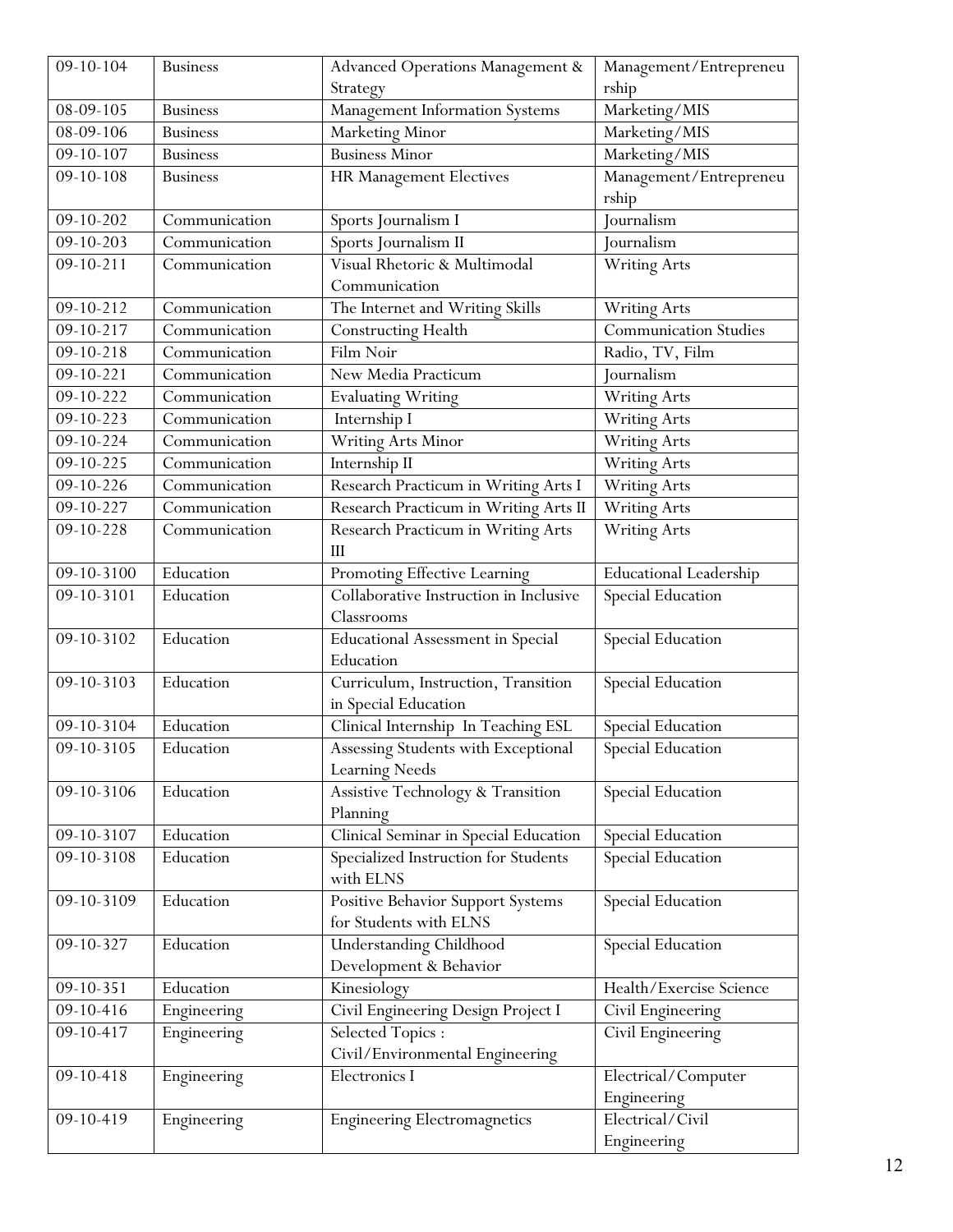| $09-10-420$     | Engineering       | <b>Health Transfer Processes</b>        | Chemical Engineering        |  |
|-----------------|-------------------|-----------------------------------------|-----------------------------|--|
| 09-10-422       | Engineering       | Sustainable Energy                      | <b>Chemical Engineering</b> |  |
| $09 - 10 - 423$ | Engineering       | Life Cycle Assessment                   | Chemical Engineering        |  |
| 09-10-424       | Engineering       | <b>Environmental Policy</b>             | Civil Engineering           |  |
| 09-10-425       | Engineering       | <b>Environmental Management</b>         | Civil Engineering           |  |
| 09-10-426       | Engineering       | Sustainable Engineering Foundations     | Civil Engineering           |  |
| 09-10-428       | Engineering       | Engineering Electromagnetics-           | Electrical/Computer         |  |
|                 |                   | minor change                            | Engineering                 |  |
| $09 - 10 - 515$ | Fine & Performing | History of Graphic Design               | Art                         |  |
|                 | Arts              |                                         |                             |  |
| 09-10-516       | Fine & Performing | B.A. in Art                             | Art                         |  |
|                 | Arts              |                                         |                             |  |
| 09-10-517       | Fine & Performing | Web Design 2                            | Art                         |  |
|                 | Arts              |                                         |                             |  |
| $09 - 10 - 518$ | Fine & Performing | Web Design 1                            | Art                         |  |
|                 | Arts              |                                         |                             |  |
| 09-10-519       | Fine & Performing | Time-Based Media: Video                 | Art                         |  |
|                 | Arts              |                                         |                             |  |
| 09-10-520       | Fine & Performing | Time-Based Media: Animation             | Art                         |  |
|                 | Arts              |                                         |                             |  |
| $09-10-624$     | Liberal Arts &    | <b>Introduction to American Studies</b> | Philosophy/Religion         |  |
|                 | Sciences          |                                         |                             |  |
| 09-10-625       | Liberal Arts &    | Senior Seminar in American Studies      | Philosophy/Religion         |  |
|                 | Sciences          |                                         |                             |  |
| 09-10-626       | Liberal Arts &    | Internship                              | History                     |  |
|                 | Sciences          |                                         |                             |  |
| 09-10-627       | Liberal Arts &    | Teaching Shakespeare                    | English                     |  |
|                 | Sciences          |                                         |                             |  |
| 09-10-628       | Liberal Arts &    | Teaching World Literature               | English                     |  |
|                 | Sciences          |                                         |                             |  |
| 09-10-629       | Liberal Arts &    | Young Adult Literature                  | English                     |  |
|                 | Sciences          |                                         |                             |  |
| 09-10-630       | Liberal Arts &    | US Literature: Realism                  | English                     |  |
|                 | Sciences          |                                         |                             |  |
| 09-10-631       | Liberal Arts &    | British Literature: Romanticism         | English                     |  |
|                 | Sciences          |                                         |                             |  |
| 09-10-632       | Liberal Arts &    | Applied Spanish Program Sequence A      | Foreign Language &          |  |
|                 | Sciences          |                                         | Literatures                 |  |
| 09-10-633       | Liberal Arts &    | Afro-American History Since 1865        | History                     |  |
|                 | Sciences          |                                         |                             |  |
| 09-10-634       | Liberal Arts &    | Afro-American History to 1865           | History                     |  |
|                 | Sciences          |                                         |                             |  |
| 09-10-724       | Liberal Arts &    | <b>Environmental Policy</b>             | Law/Justice                 |  |
|                 | Sciences          |                                         |                             |  |
| 09-10-725       | Liberal Arts &    | Politics of the Middle East             | Political Science           |  |
|                 | Sciences          |                                         |                             |  |
| 09-10-727       | Liberal Arts &    | Sociology of Death, Dying &             | Sociology                   |  |
|                 | Sciences          | Bereavement                             |                             |  |
| 09-10-803       | Liberal Arts &    | Structures of Math I                    | Mathematics                 |  |
|                 | Sciences          |                                         |                             |  |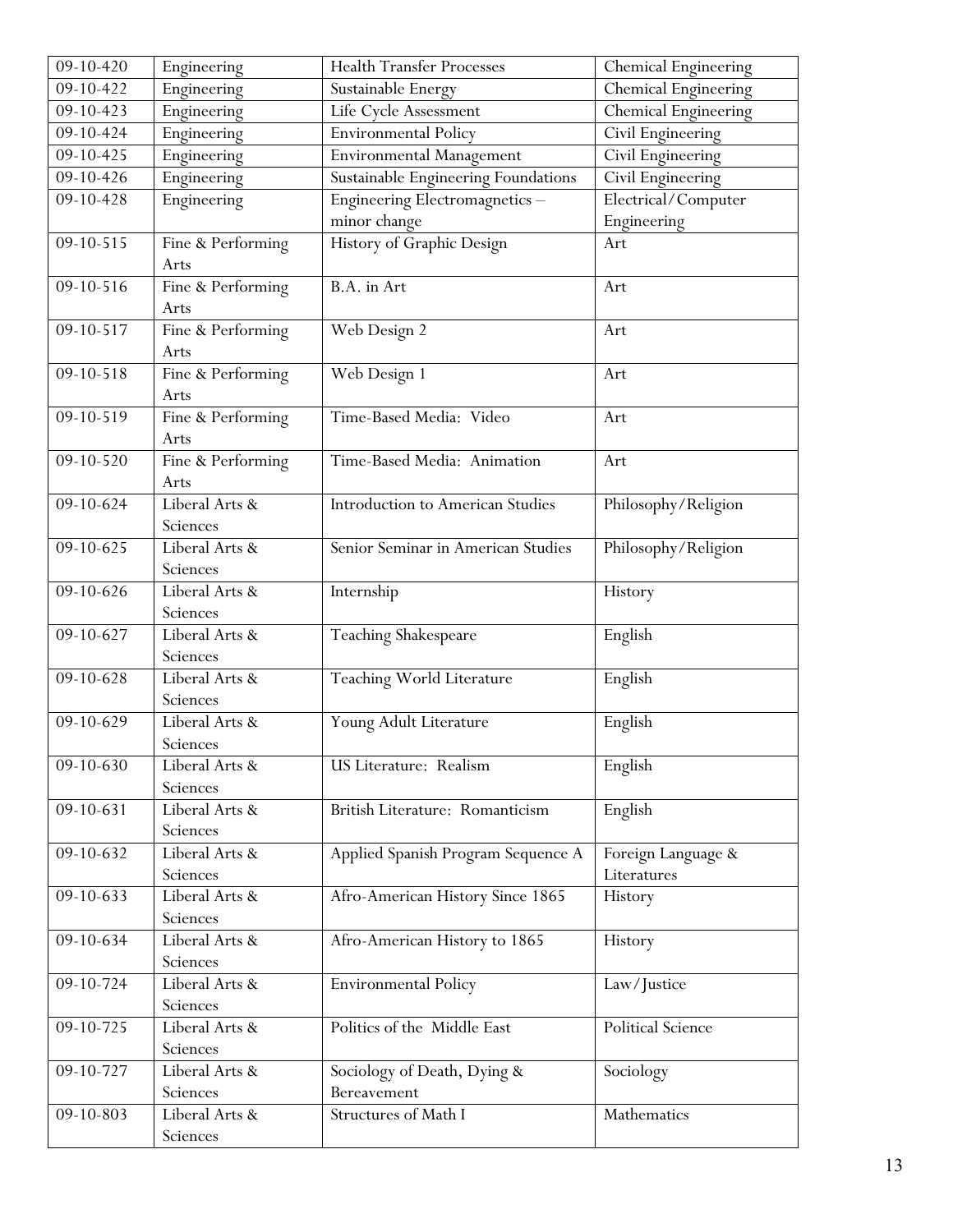| 09-10-841       | Liberal Arts &                                  | <b>Astronomy Minor</b>                    | Physics/Astronomy          |  |
|-----------------|-------------------------------------------------|-------------------------------------------|----------------------------|--|
|                 | Sciences                                        |                                           |                            |  |
| 09-10-842       | Liberal Arts &                                  | Planetary Astronomy                       | Physics/Astronomy          |  |
|                 | Sciences                                        |                                           |                            |  |
| 09-10-843       | Liberal Arts &                                  | <b>Stellar Astrophysics</b>               | Physics/Astronomy          |  |
|                 | Sciences                                        |                                           |                            |  |
| 09-10-844       | Liberal Arts &                                  | Galactic Astronomy & Cosmology            | Physics/Astronomy          |  |
|                 | Sciences                                        |                                           |                            |  |
| $09 - 10 - 846$ | Liberal Arts &                                  | Introduction of Health Care               | <b>Biological Sciences</b> |  |
|                 | Sciences                                        | Professions I                             |                            |  |
| 09-10-847       | Liberal Arts &                                  | Introduction of Health Care               | <b>Biological Sciences</b> |  |
|                 | Sciences                                        | Professions II                            |                            |  |
| 09-10-848       | Liberal Arts &                                  | Introduction of Health Care               | <b>Biological Sciences</b> |  |
|                 | Sciences                                        | Professions III                           |                            |  |
| 09-10-849       | Liberal Arts &                                  | Introduction of Health Care               | <b>Biological Sciences</b> |  |
|                 | Sciences                                        | Professions IV                            |                            |  |
| 09-10-850       | Liberal Arts &                                  | Foundations of Nursing                    | <b>Biological Sciences</b> |  |
|                 | Sciences                                        |                                           |                            |  |
| $09 - 10 - 851$ | <b>Gerontological Nursing</b><br>Liberal Arts & |                                           | <b>Biological Sciences</b> |  |
|                 | Sciences                                        |                                           |                            |  |
| 09-10-852       | Liberal Arts &                                  | <b>Adult Health Nursing</b>               | <b>Biological Sciences</b> |  |
|                 | Sciences                                        |                                           |                            |  |
| 09-10-853       | Liberal Arts &                                  | Childrearing Family                       | <b>Biological Sciences</b> |  |
|                 | Sciences                                        |                                           |                            |  |
| $09-10-854$     | Liberal Arts &                                  | Childbearing Family                       | <b>Biological Sciences</b> |  |
|                 | Sciences                                        |                                           |                            |  |
| 09-10-855       | Liberal Arts &                                  | Mental Health Nursing                     | <b>Biological Sciences</b> |  |
|                 | Sciences                                        |                                           |                            |  |
| 09-10-856       | Liberal Arts &                                  | <b>Transition to Professional Nursing</b> | <b>Biological Sciences</b> |  |
|                 | Sciences                                        | Practice                                  |                            |  |
| 09-10-857       | Liberal Arts &                                  | Introduction to Science as a Process      | Mathematics                |  |
|                 | Sciences                                        |                                           |                            |  |
| 09-10-858       | Liberal Arts &                                  | <b>Upper Level Physics courses</b>        | Physics/Astronomy          |  |
|                 | Sciences                                        |                                           |                            |  |
| 09-10-860       | Liberal Arts &                                  | Biochemistry Curriculum Change            | Chemistry                  |  |
|                 | Sciences                                        |                                           |                            |  |
| 09-10-861       | Liberal Arts &                                  | Advanced Biochemistry Laboratory -        | Chemistry                  |  |
|                 | Sciences                                        | undergraduate                             |                            |  |
| 09-10-862       | Liberal Arts &                                  | Advanced Biochemistry Lecture -           | Chemistry                  |  |
|                 | Sciences<br>Liberal Arts &                      | undergraduate                             |                            |  |
| 09-10-863       | Sciences                                        | Advanced Biochemistry Laboratory-         | Chemistry                  |  |
|                 |                                                 | graduate                                  |                            |  |
| 09-10-864       | Liberal Arts &<br>Sciences                      | Advanced Biochemistry Lecture-            | Chemistry                  |  |
|                 |                                                 | graduate                                  |                            |  |
| $09 - 10 - 865$ | Liberal Arts &                                  | <b>Modern Physics</b>                     | Physics/Astronomy          |  |
|                 | Sciences                                        |                                           |                            |  |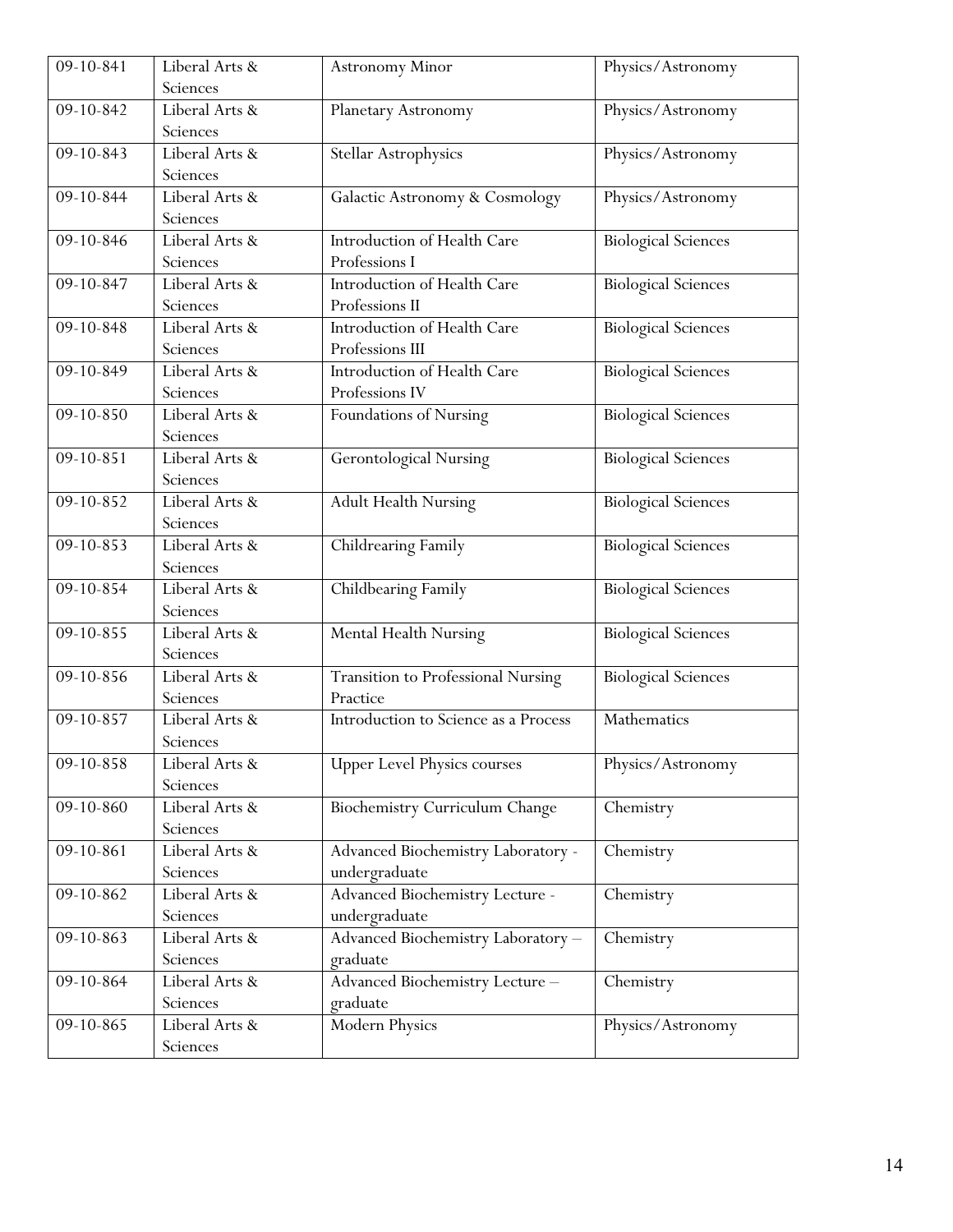# **Resolution to Form a Standing Faculty/Administration/Professional Staff Committee to Review All New Hiring Activities**

WHEREAS, the University is in a fiscally uncertain time; WHEREAS, the University has not instituted a hiring freeze; AND WHEREAS, the University has a tradition of shared governance;

### THEREFORE BE IT RESOLVED,

That a standing Hiring Review Committee be formed beginning in September 2010 consisting of representatives from the University's faculty, staff, and administration to review all open new and pre-existing full-time University positions prior to the start of the hiring process for those positions;

### AND BE IT FURTHER RESOLVED,

That the Hiring Review Committee will report to the Senate President and a designated member of the University administration;

## AND BE IT FURTHER RESOLVED,

That the University Senate President and the University administration be charged with establishing the membership and formal charge of the Hiring Review Committee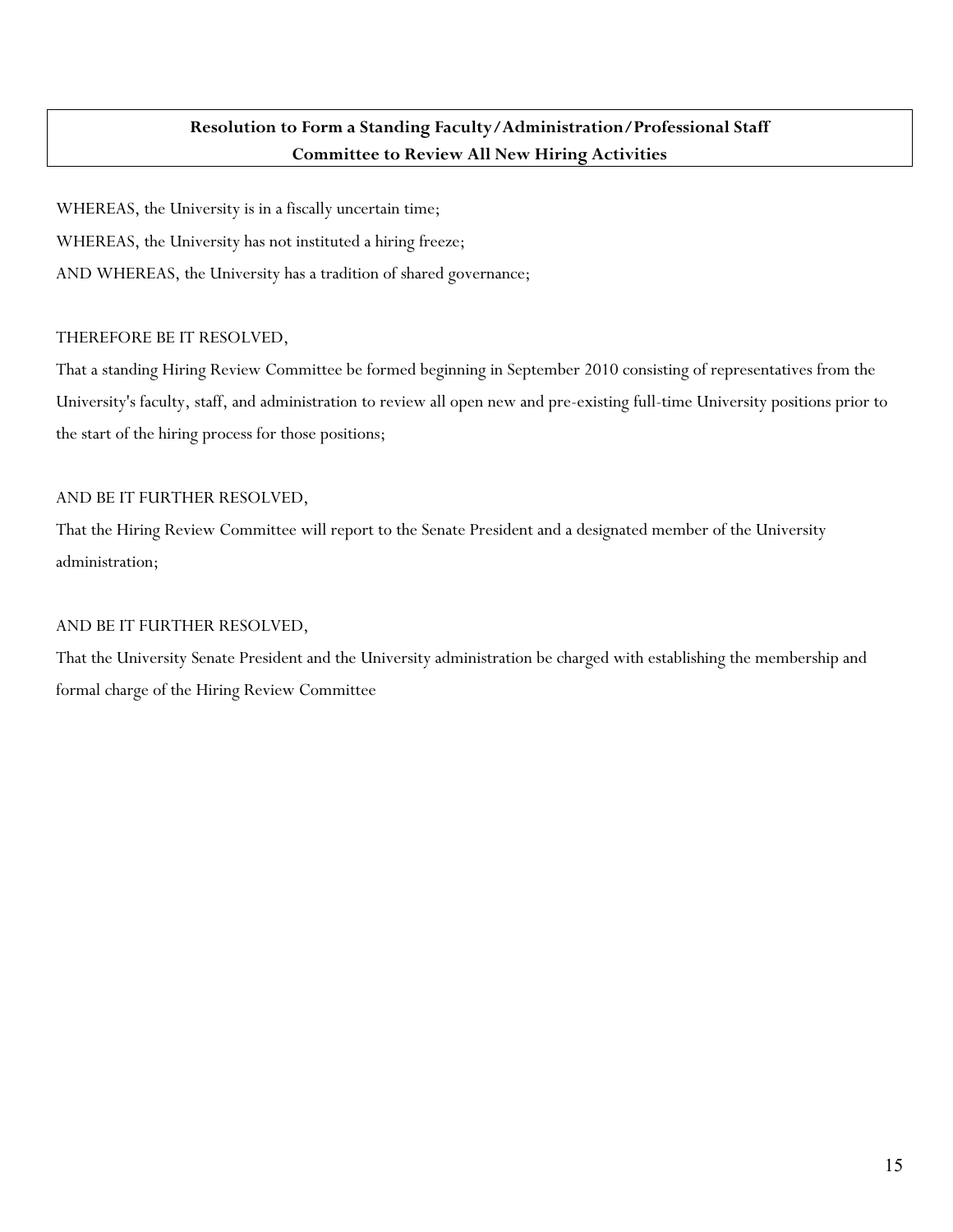#### OTHER RECOMMENDATIONS:

The Provost's proposal of 4/20/2010 to reduce adjusted load and advising/administrative reassigned time should not be pursued until there can be a thorough documentation and analysis of the impact of such a reduction on the core academic mission. The adjusted load has contributed to the quality and quantity of scholarly activity as evidenced in recent T&R and promotion folders. Before any reduction in adjusted load is considered, the costs to the scholarly mission should be understood as well as the changes that will be required in expectations for scholarship in T&R, promotion, and A-328 review. Advising and administrative reassigned time contribute to the quality of faculty-student interaction and the quality of curricula, hallmarks of Rowan University. Before any reduction in advising and release time is considered, the costs to the student-centeredness of the institution that should be understood as well as the adjustments should be made in the criteria for T&R, promotion, and A-328 review. The differences in the degree to which the various colleges and departments rely upon reassigned time for advising and program administration mean that arbitrary reduction targets will create inequities in services to students and workloads for faculty and staff. The various college and department models for advising and program administration should be documented and compared before any reduction in reassigned time is considered. The proposal to use cost-center revenues to buy-back reassigned time will only create new inequalities as the opportunities for such revenues varies enormously between department. Those programs that do not have ready opportunities to generate new revenues will require lead-time to do so, at least a year. Finally, the savings from the 4/20/2010 proposal in FY 2011 would be small, so the UBPC concludes it is possible to postpone this important decision about the structure and culture of the academic departments and the core academic mission without significantly hampering the ability to balance the FY 2011 budget. Moreover, the UBPC has identified substantial areas for savings that should allow the University to meet its fiscal obligations for FY11 while this decision is under consideration. Such a delay will also enable the academic departments across the campus an opportunity to review their revenue center participation.